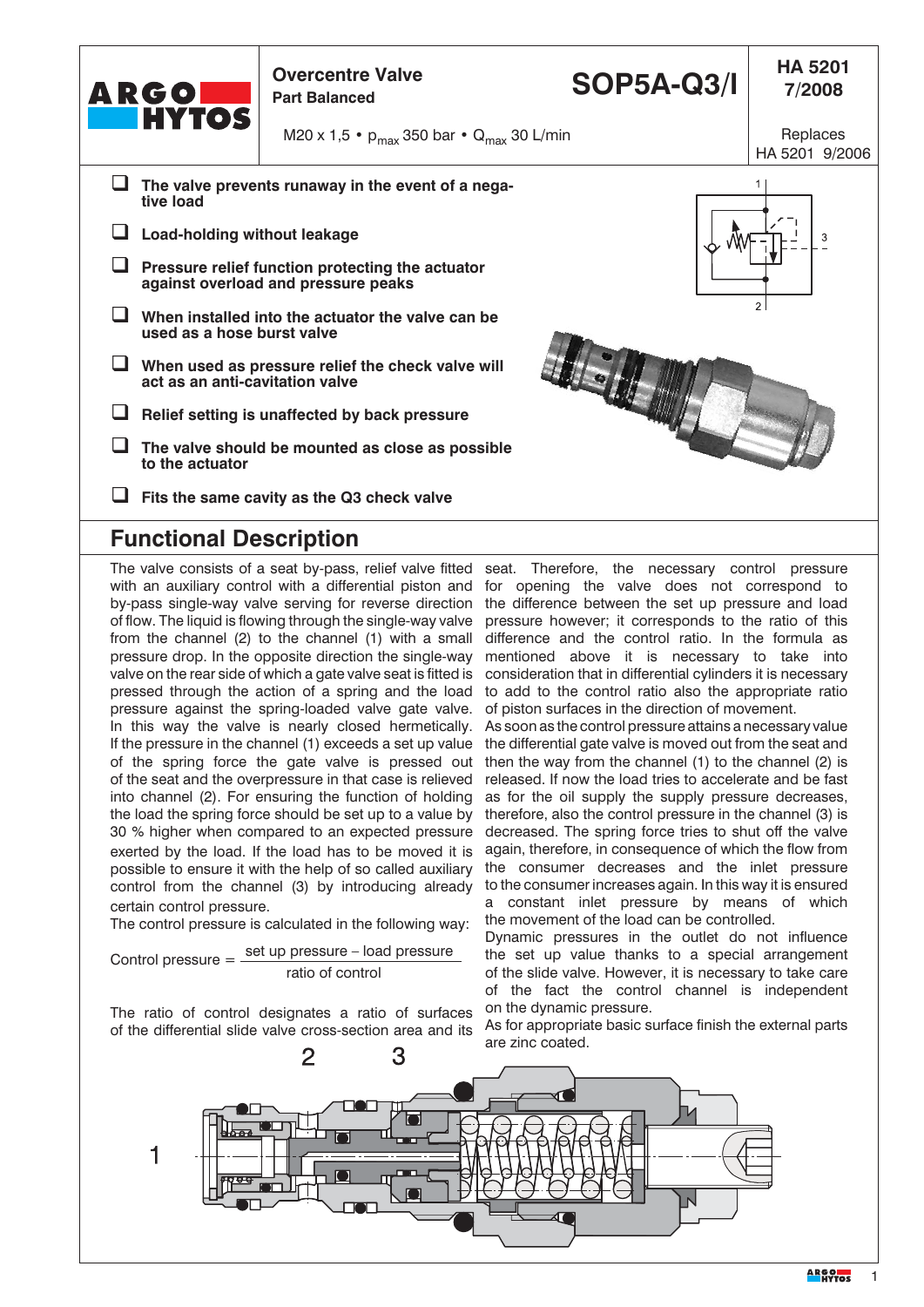HA 5201

## **Ordering Code**



## **Technical Data**

| Cavity                                                               |             | $M20 \times 1,5$                              |
|----------------------------------------------------------------------|-------------|-----------------------------------------------|
| l Maximum flow                                                       | L/min       | 30                                            |
| Max. pressure                                                        | bar         | 270                                           |
| Max. input pressure                                                  | bar         | 350                                           |
| Pressure drops                                                       | bar         | see $\Delta p$ - Q characteristics            |
| Hydraulic fluid                                                      |             | Hydraulic oil (HM, HV) according to DIN 51524 |
| Fluid temperature range                                              | $^{\circ}C$ | $-20+90$                                      |
| Viscosity                                                            | $mm^2/s$    | 20400                                         |
| Maximum degree of fluid contamination                                |             | according to ISO 4406 (1999), Class 21/18/15  |
| Weight                                                               | kg          | 0,15                                          |
| Maximum valve tightening torque<br>in valve body or in control block | <b>Nm</b>   | $45+2$                                        |
| Mounting position                                                    |             | any                                           |

## $\Delta p$ **-Q Characteristics** Measured at  $v = 40$  mm<sup>2</sup>

Measured at  $v = 40$  mm<sup>2</sup>/s

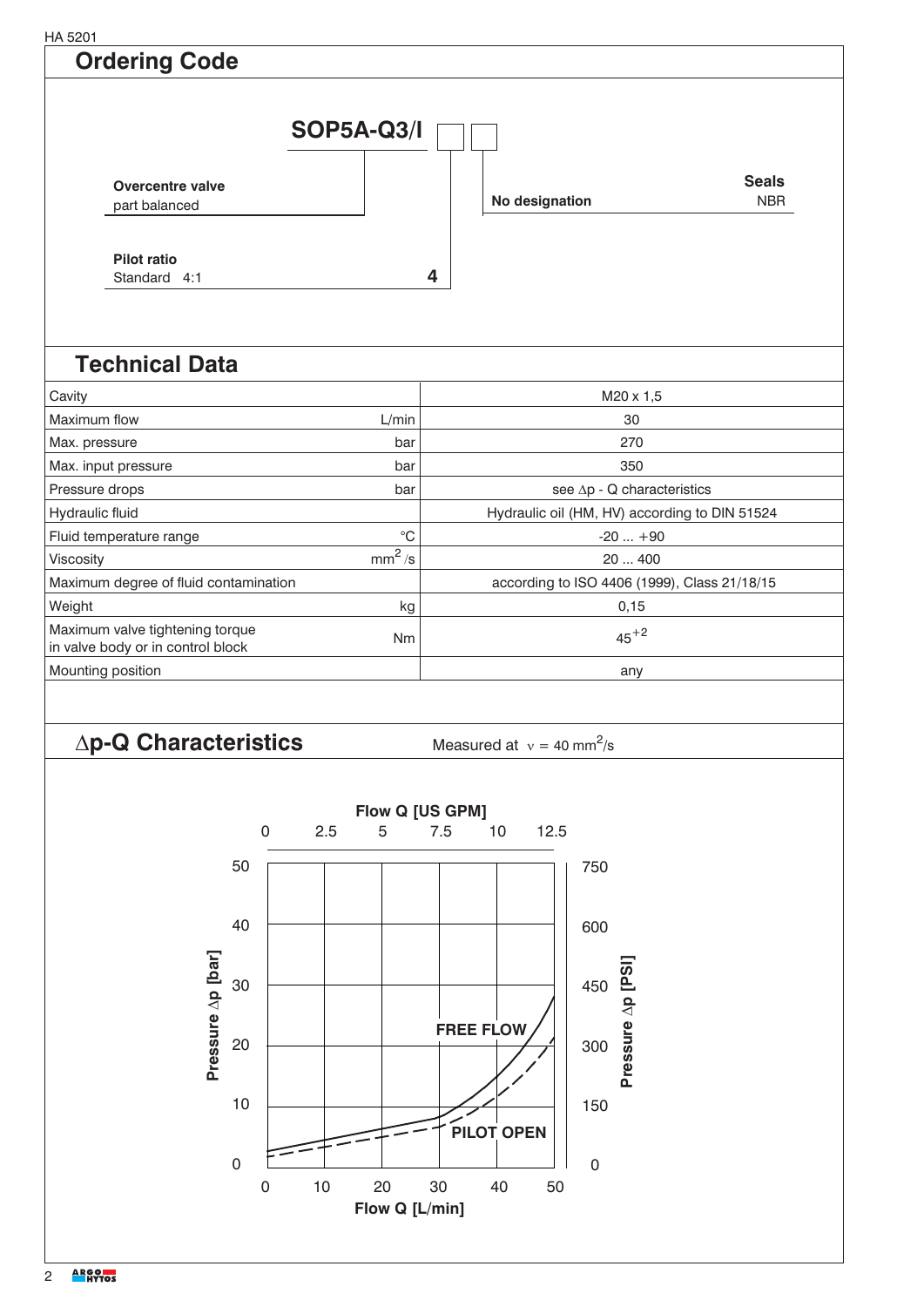